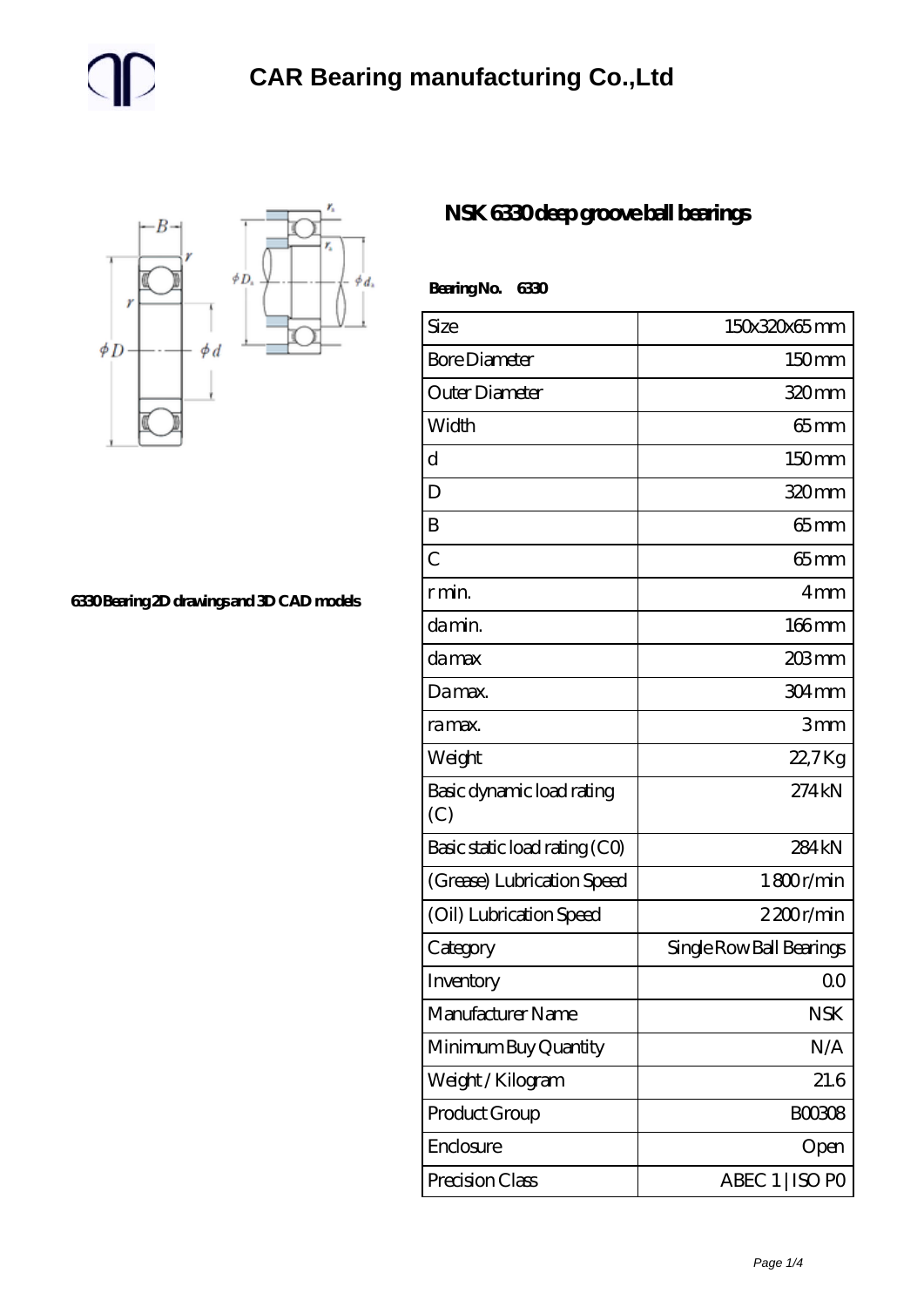

| Maximum Capacity / Filling<br>Slot | No                                                                                                                                                                            |
|------------------------------------|-------------------------------------------------------------------------------------------------------------------------------------------------------------------------------|
| Rolling Element                    | <b>Ball Bearing</b>                                                                                                                                                           |
| Snap Ring                          | No                                                                                                                                                                            |
| <b>Internal Special Features</b>   | No                                                                                                                                                                            |
| Cage Material                      | Steel                                                                                                                                                                         |
| <b>Internal Clearance</b>          | CO-Medium                                                                                                                                                                     |
| Inch - Metric                      | Metric                                                                                                                                                                        |
| Long Description                   | 150MM Bore; 320MM<br>Outside Diameter; 65MM<br>Outer Race Diameter:<br>Open; Ball Bearing; ABEC 1<br>ISO PQ No Filling Slot; No<br>Snap Ring, No Internal<br>Special Features |
| Category                           | Single Row Ball Bearing                                                                                                                                                       |
| <b>UNSPSC</b>                      | 31171504                                                                                                                                                                      |
| Harmonized Tariff Code             | 8482105068                                                                                                                                                                    |
| Noun                               | Bearing                                                                                                                                                                       |
| Keyword String                     | Ball                                                                                                                                                                          |
| Manufacturer URL                   | http://www.nskamericas.co<br>m                                                                                                                                                |
| Manufacturer Item Number           | 6330                                                                                                                                                                          |
| Weight / LBS                       | 57.3                                                                                                                                                                          |
| Bore                               | 5906Inch   150Millimeter                                                                                                                                                      |
| Outside Diameter                   | 12598Inch   320 Millimeter                                                                                                                                                    |
| Outer Race Width                   | 2559Inch   65 Millimeter                                                                                                                                                      |
| bore diameter:                     | 150mm                                                                                                                                                                         |
| internal clearance:                | CO                                                                                                                                                                            |
| outside diameter:                  | 320mm                                                                                                                                                                         |
| dynamic load capacity:             | 274000N                                                                                                                                                                       |
| overall width:                     | 65mm                                                                                                                                                                          |
| precision rating                   | ABEC 1, PO                                                                                                                                                                    |
| bore type:                         | Round                                                                                                                                                                         |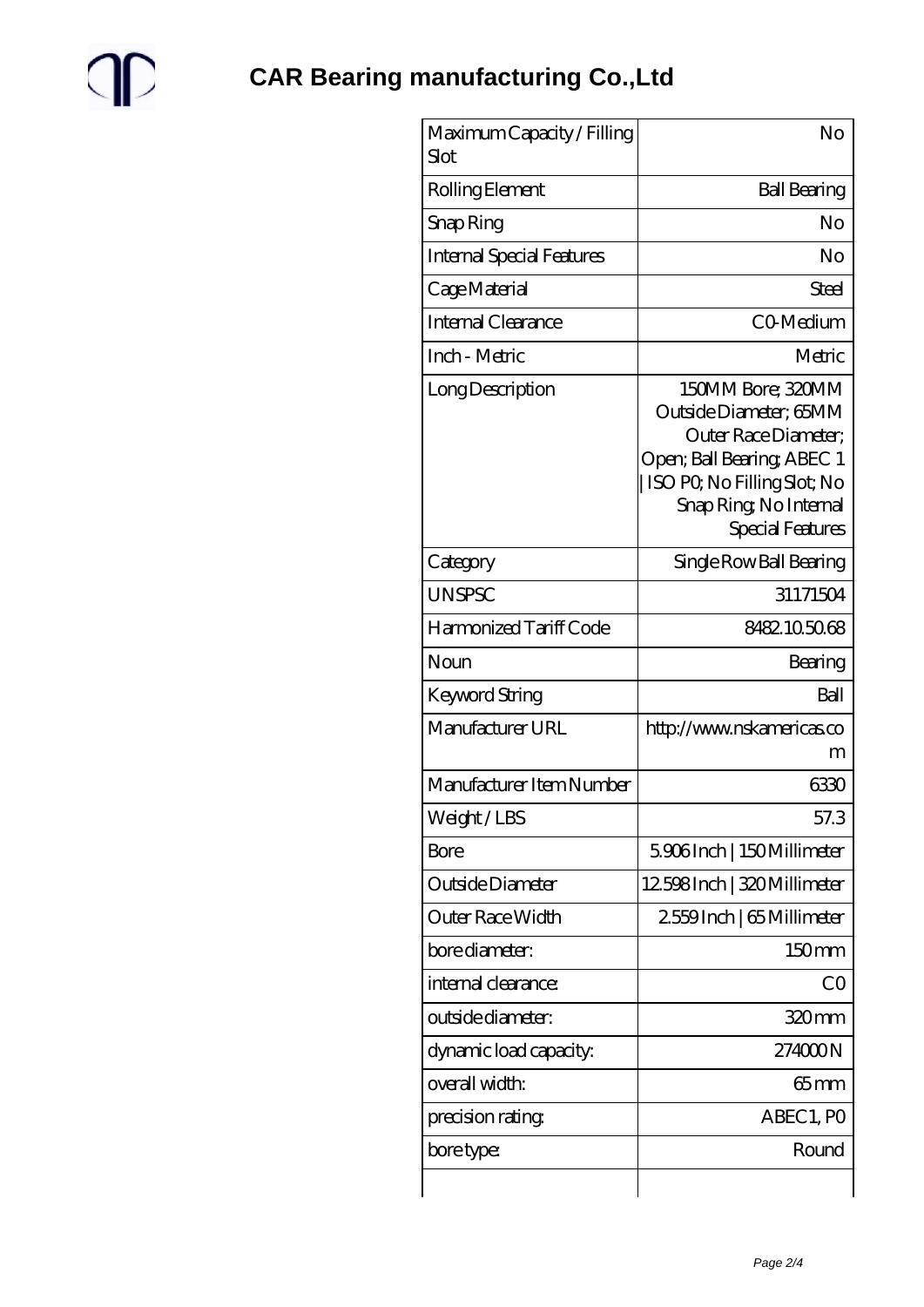

**CAR Bearing manufacturing Co., Ltd** 

| Open<br>Steel Cage<br>Single Row Non-Fill Slot<br>$2200$ rpm<br>Without Snap Ring<br>2465<br>6330<br>$\mathbf{1}$ |
|-------------------------------------------------------------------------------------------------------------------|
|                                                                                                                   |
|                                                                                                                   |
|                                                                                                                   |
|                                                                                                                   |
|                                                                                                                   |
|                                                                                                                   |
|                                                                                                                   |
|                                                                                                                   |
| 320                                                                                                               |
| 008                                                                                                               |
| 65                                                                                                                |
| 166                                                                                                               |
| ecat_NSRDGB                                                                                                       |
| 2200                                                                                                              |
| 24.65                                                                                                             |
| 22.7                                                                                                              |
| 1800                                                                                                              |
| 3                                                                                                                 |
| 008                                                                                                               |
| 304                                                                                                               |
| $-0.08$                                                                                                           |
| 284                                                                                                               |
| 139                                                                                                               |
| $-0.08$                                                                                                           |
| 282.625                                                                                                           |
| DGBB_SR_OT                                                                                                        |
| 47.625                                                                                                            |
| 0                                                                                                                 |
| 9                                                                                                                 |
| 6330                                                                                                              |
| 274000                                                                                                            |
|                                                                                                                   |